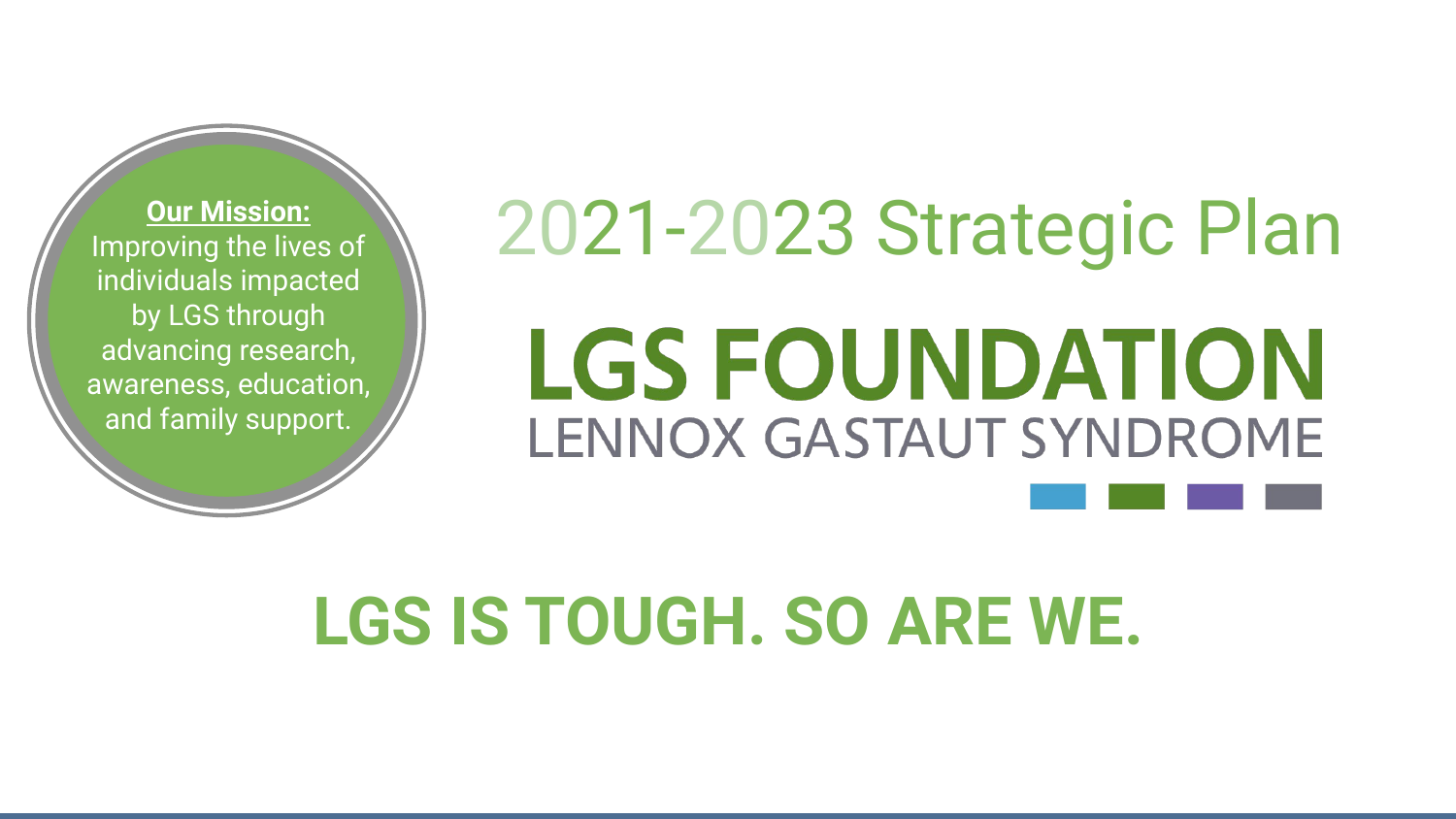#### **TABLE OF CONTENTS**



**ABOUT US -MISSION -VISION -CORE VALUES & GUIDING PRINCIPLES**

**OUR ADVANTAGE**

**OUR PILLARS/STRATEGIES** 

**OUR PROGRAMS/TACTICS**

**OUR GOALS 2021-2023**

**OUR STAFF & COMMITTEES**

**OUR IMPACT (COMING SOON)**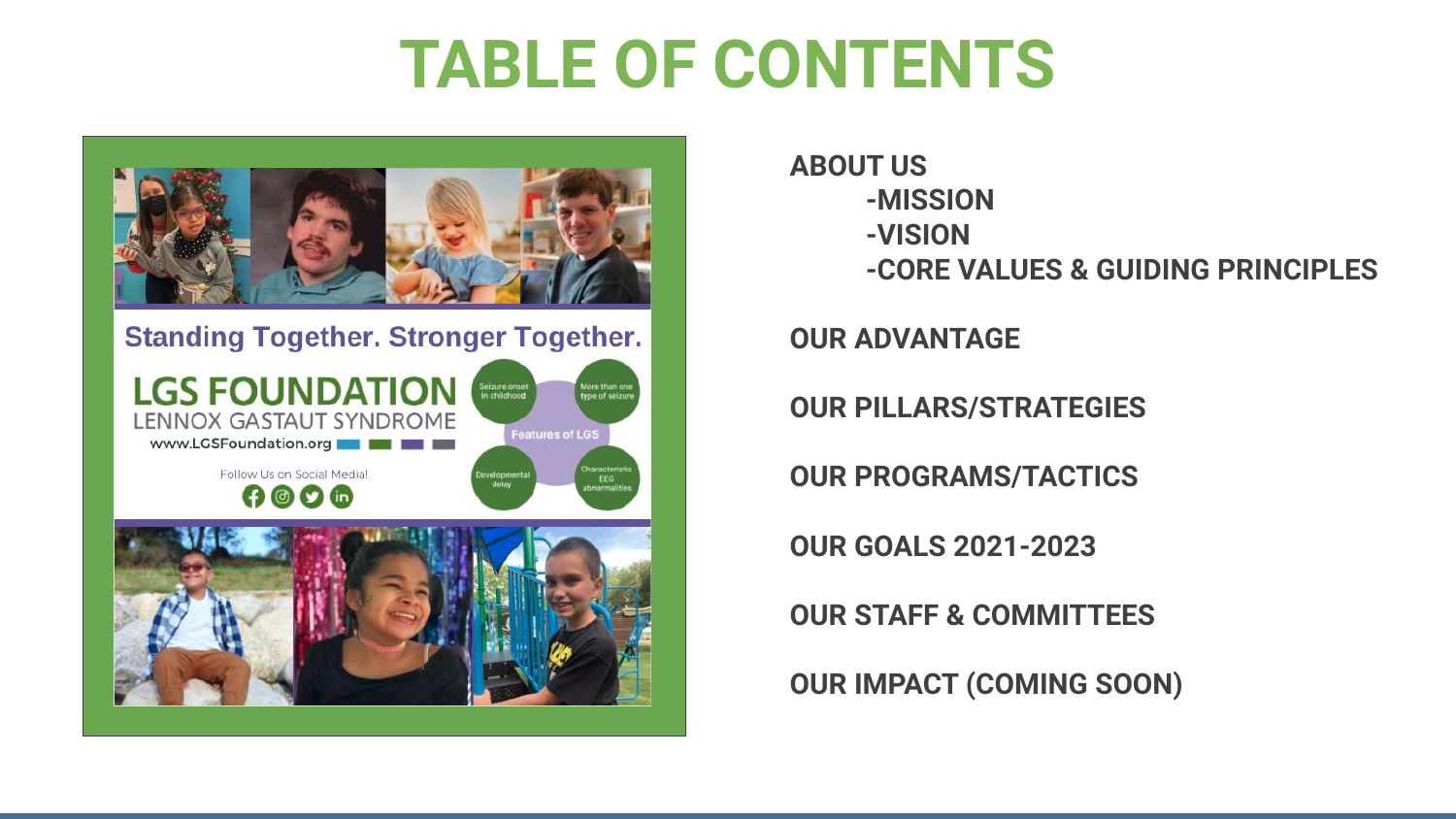

#### **MISSION & VISION CORE VALUES & GUIDING PRINCIPLES**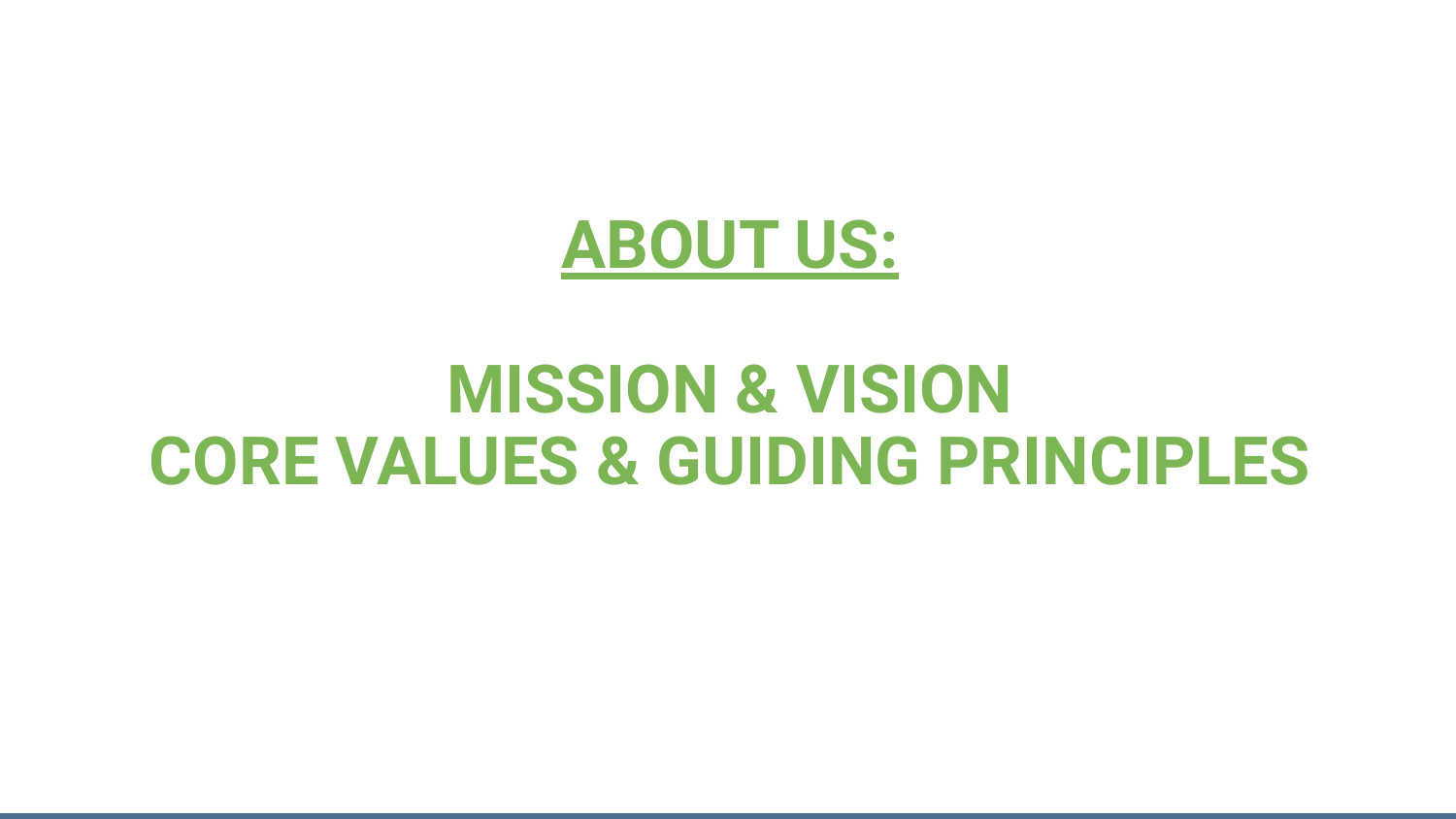## **ABOUT US: OUR MISSION AND VISION**

**VISION:** To end the suffering and devastation caused by LGS.

**MISSION:** The Lennox-Gastaut Syndrome (LGS) Foundation is a nonprofit organization dedicated to improving the lives of individuals impacted by LGS through advancing research, awareness, education, and family support.

## LGS FOUNDATION LENNOX GASTAUT SYNDROME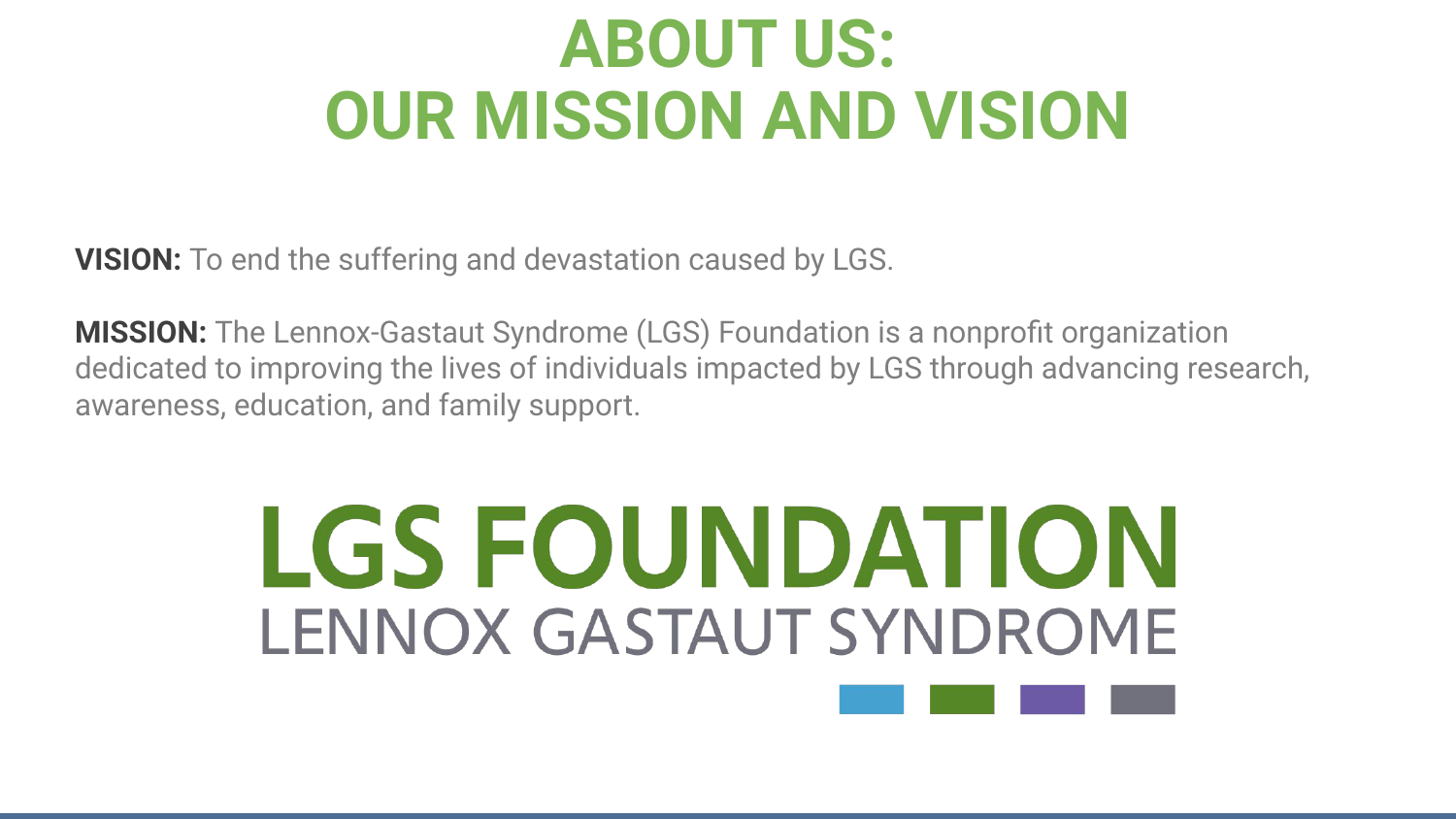## **ABOUT US: OUR GUIDING PRINCIPLES**



#### **CORE VALUES & GUIDING PRINCIPLES:**

**Families First** – We work for those living with LGS. *We are one LGS community and patient-family priorities drive all we do.*

**Community** – We're all in this together.

*We seek to build a community of support and collaboration that will have a felt impact. Nobody walks alone.*

**Tirelessness**– We will never give up.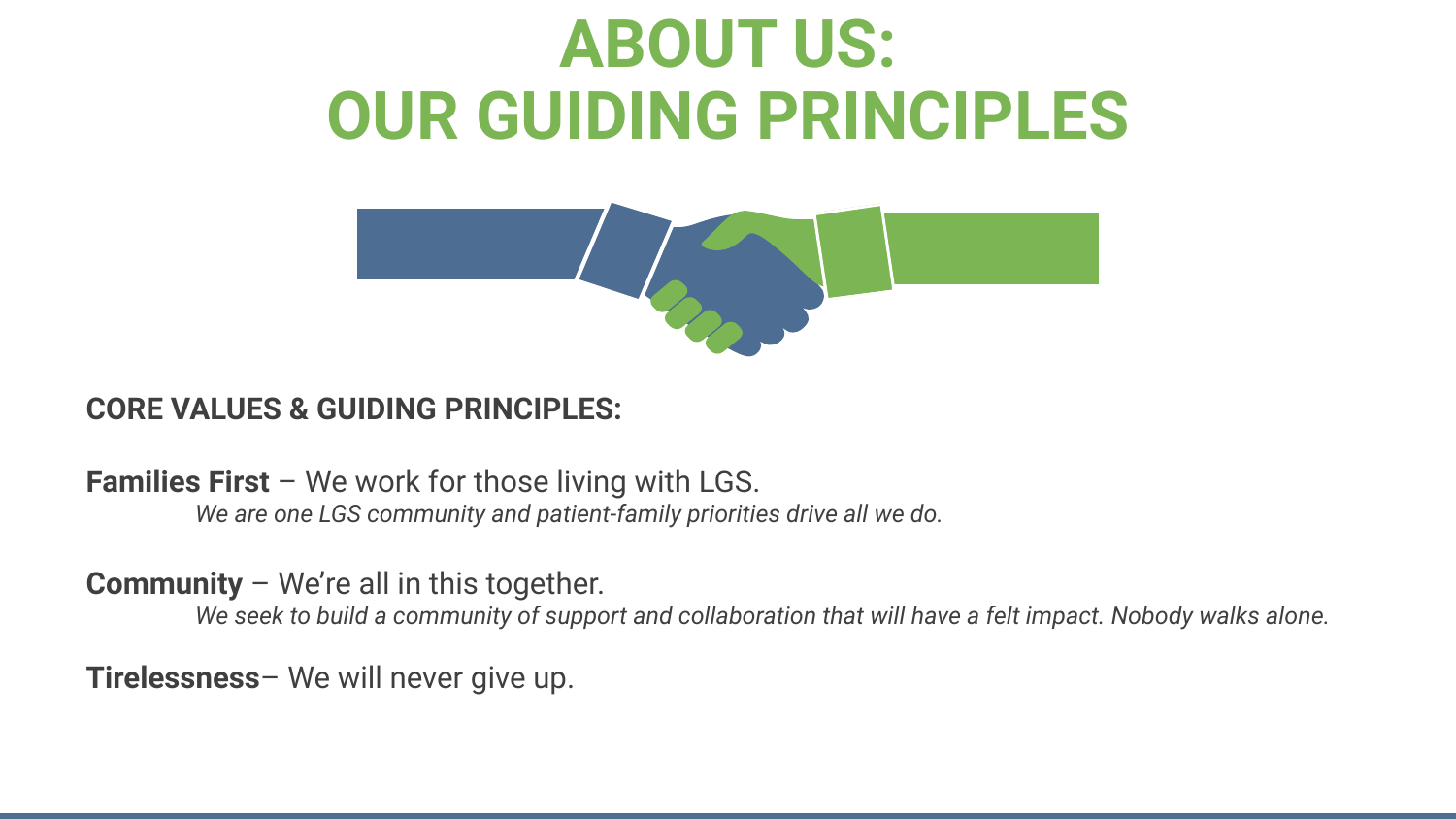

#### **VALUE PROPOSITION/OUR ADVANTAGE**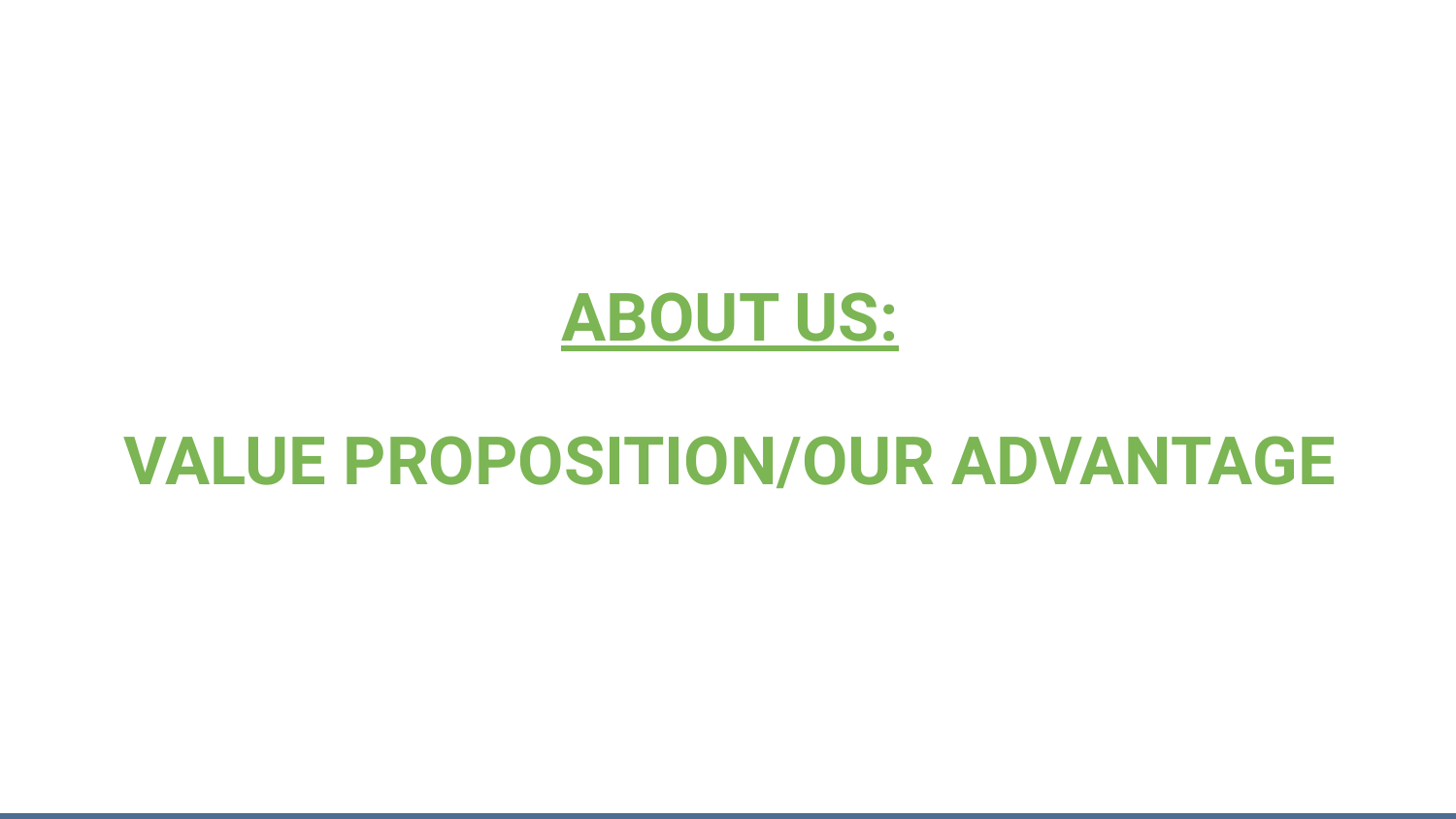## **ABOUT US: OUR ADVANTAGE**



There is a significant disparity between what researchers, healthcare professionals, pharmaceutical companies, and community support services are doing for LGS families, and what families actually want.

At the LGS Foundation, we focus on what has been done in the LGS world, what is working, what isn't, and what patients and families need.

No one else can do what we can, and our work is crucial for saving time, money, and lives while improving quality of life for families.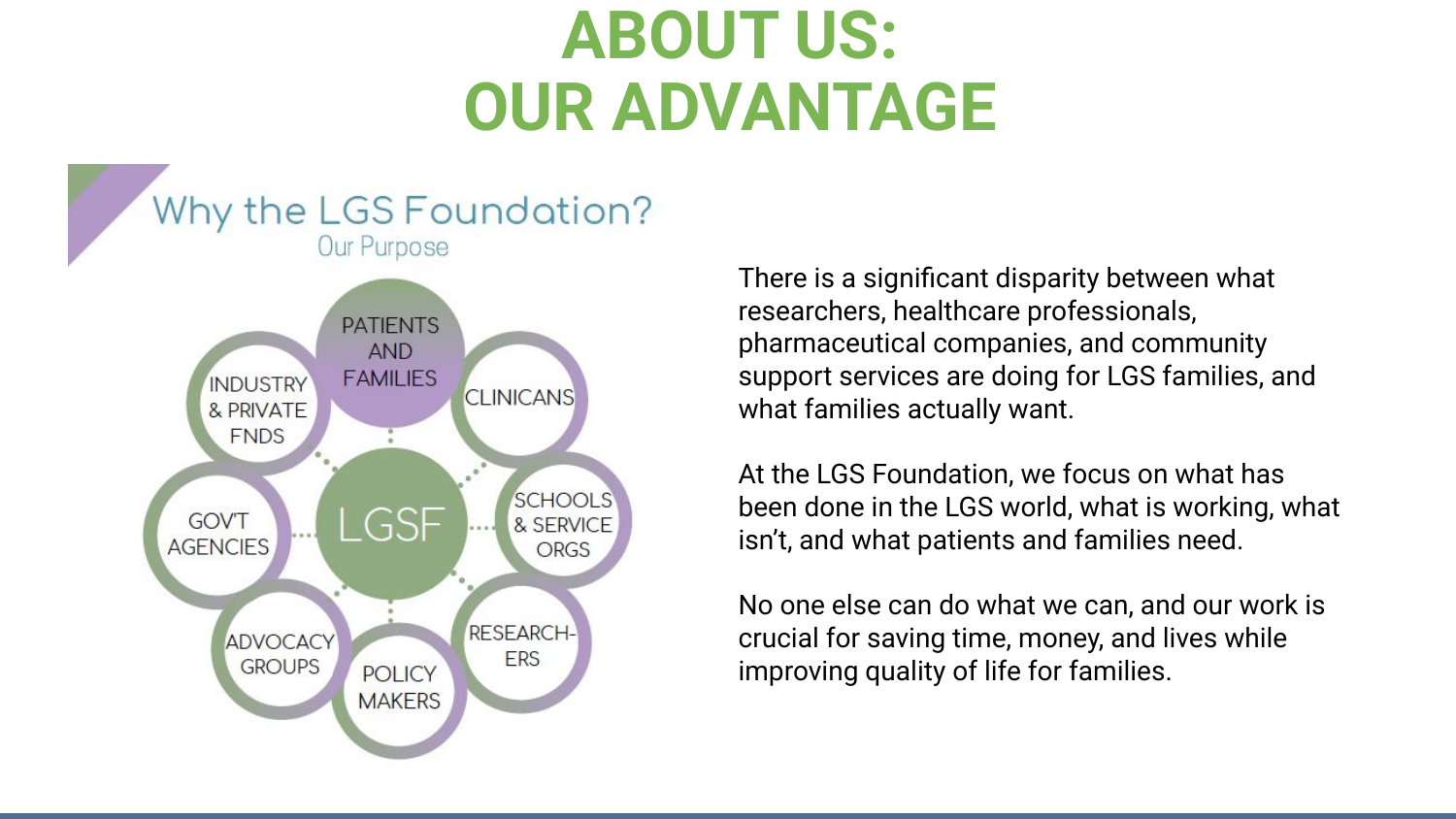## **OUR PILLARS (STRATEGIES) & OUR PROGRAMS (TACTICS)**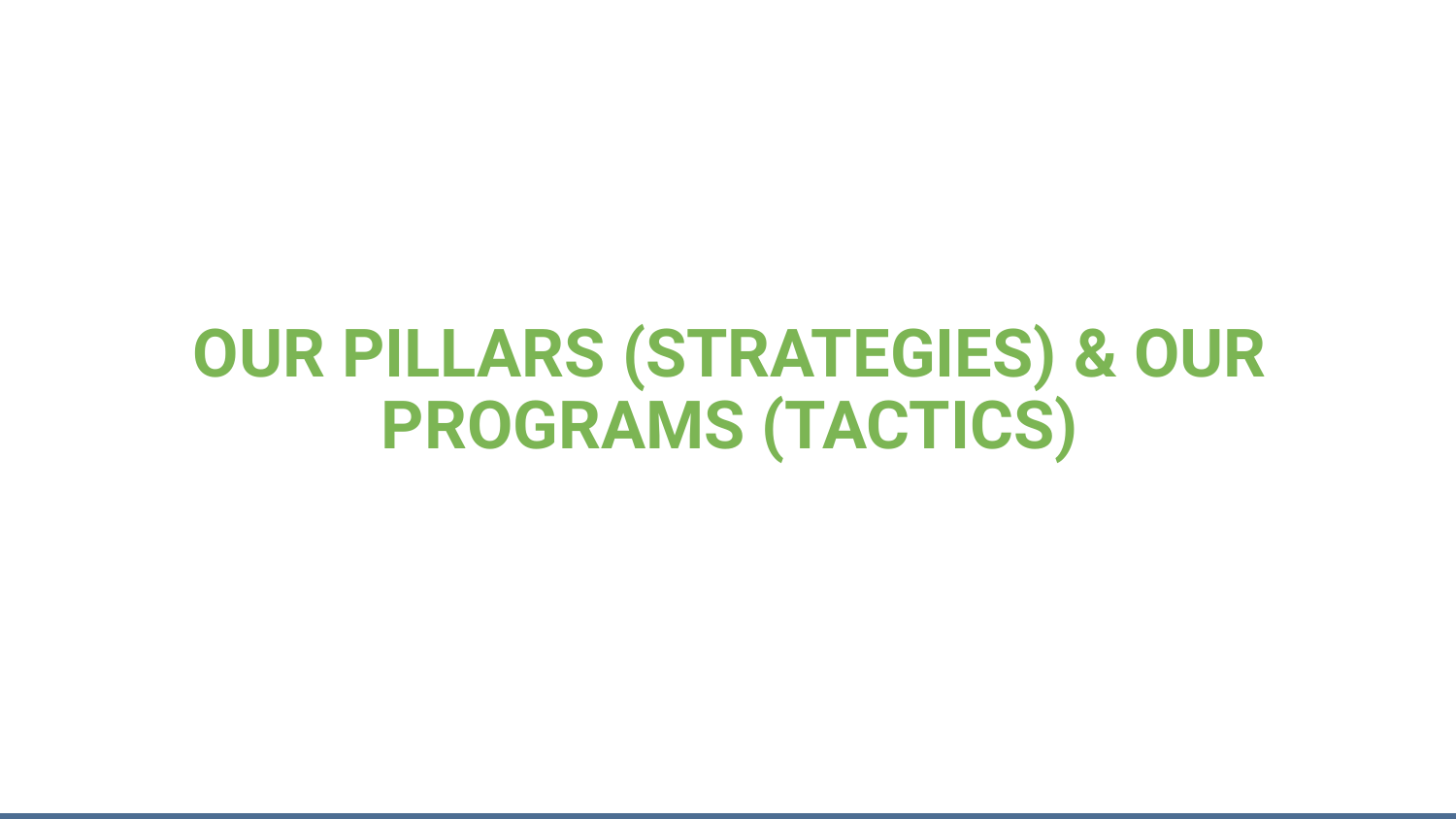## **OUR 4 PILLARS: HOW WILL WE IMPROVE LIVES OF THOSE IMPACTED BY LGS**



Develop sustainable programs that support, educate, empower LGS families

- Build and grow volunteers
- Share quality education and resources
- Empower families to seek the best care

Distribute research funding to advance LGS basic, clinical, and translational research and build the next generation of researchers

• Ensure the LGS patient voice is heard • Convene, build consortia, drive research

Raise awareness of LGS globally and grow the patient, family, & research community.

Increase investment in LGS.

Grow and improve upon systems and processes that encourage efficient and effective operations; invest in leadership, staff and skill development.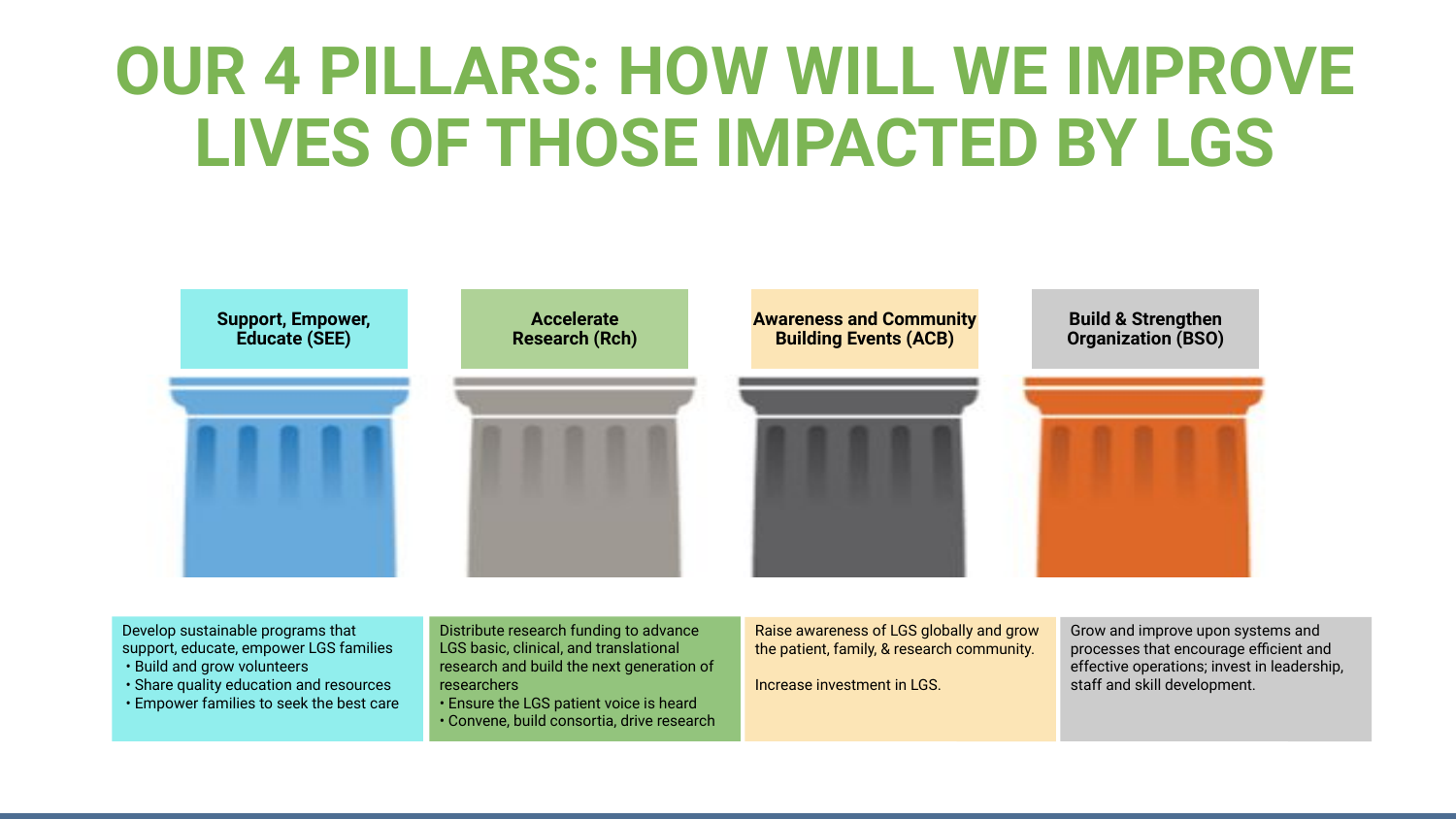## **OUR 4 PILLARS AT WORK THROUGH OUR PROGRAMS & OUR CAPACITY**



-Newsletter

#### -Latest News & Events Column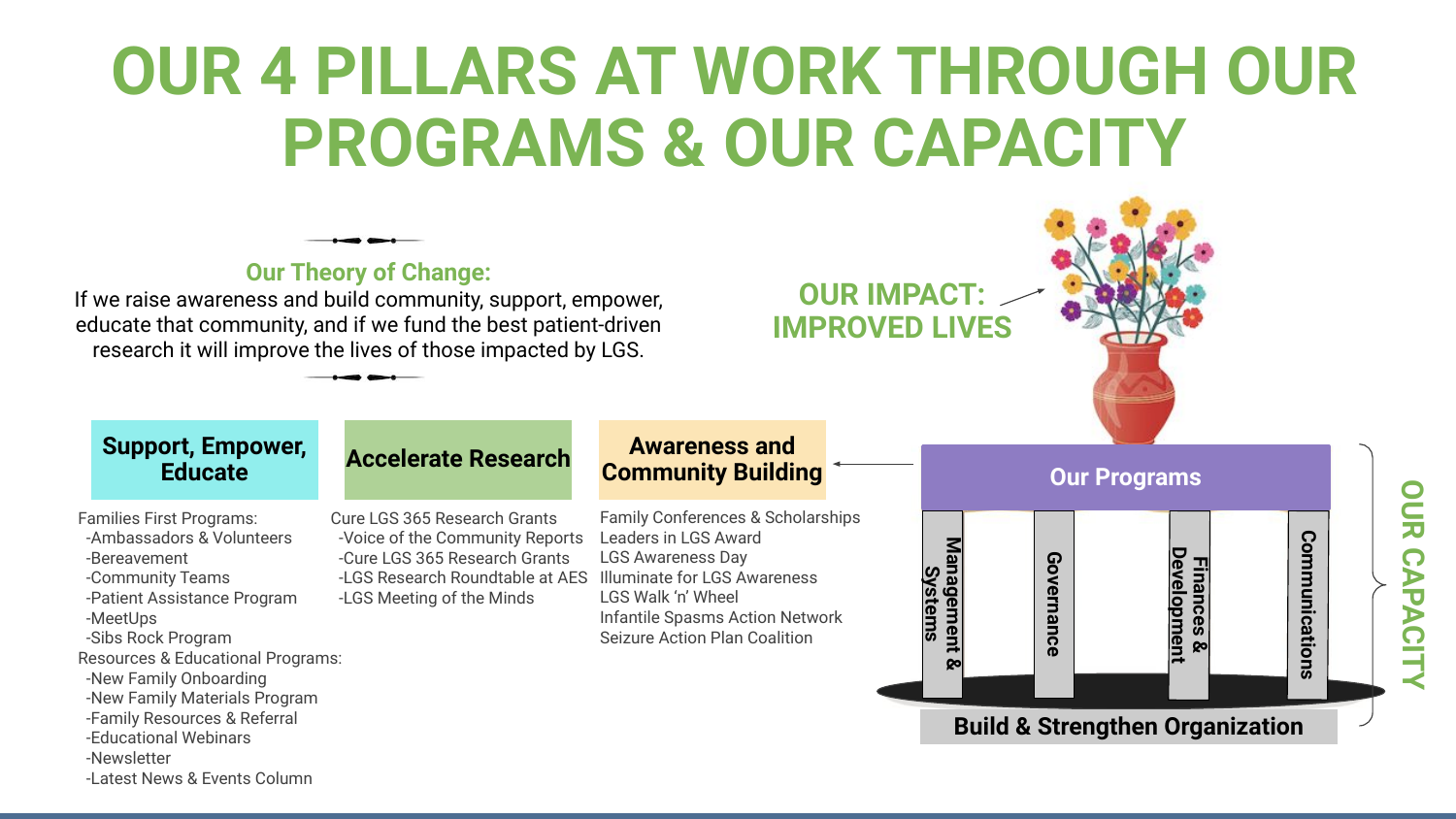#### **LGS FOUNDATION 2021-2023 GOALS**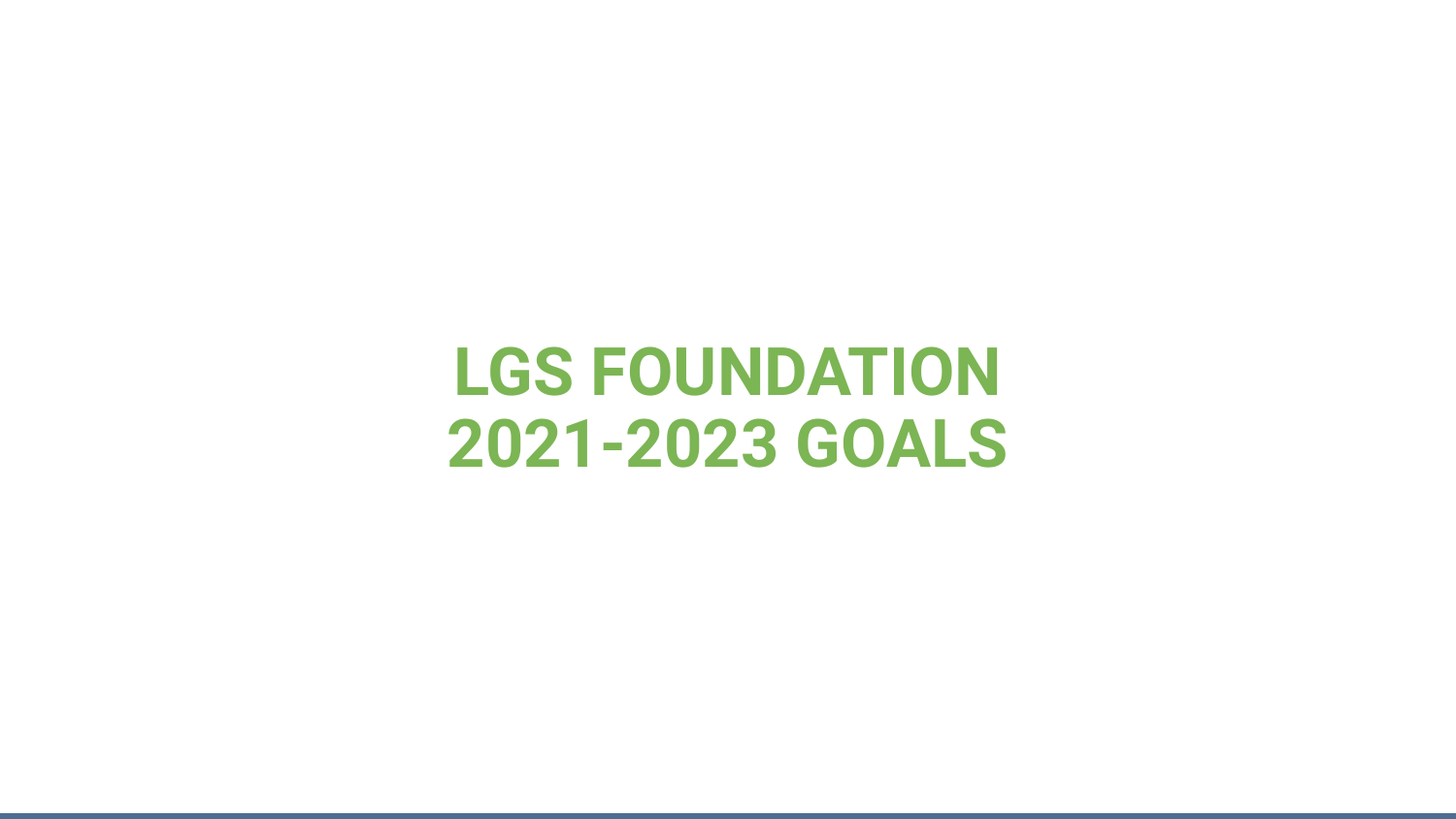#### **Focus Statement for Our 3-Year Plan**

The LGS Foundation will mobilize its resources to:

- **● Accelerate Research (Rch)**
	- **○ Accelerate Patient-Prioritized Scientific Breakthroughs for Better Treatments and Cures:** 
		- Accelerate scientific advancements by funding more research to understand the brain regions and cellular and molecular mechanisms that underlie the EEG abnormalities seen in LGS and ensure data is shared freely.
		- Catalyze the growth of tools and consortia that support basic, translational, and clinical research that advance the 'learn from every patient' philosophy and lead to patient benefit. Ensure all data is shared freely.
		- Bring the patient and family voice into all aspects of research and establish LGSF as the leading voice of the voices of LGS families.
- **● Support, Empower, Educate, Raise Awareness, Build Community (SEE/ACB)**
	- **○ Build and Engage Robust and Well-Educated Global Communities & Offer Timely, Impactful Support Programs to Families:**
		- Educate, engage, and assist more and diverse individuals impacted by LGS through improved clinical and support services.
		- Empower our diversified grassroots community to broaden and strengthen the base of financial support from private and public sources for LGS research, the LGSF, and an LGSF Endowment Fund.
		- Drive and provide tools to facilitate peer-to-peer support among the national and international LGS community.
- **● Build and Strengthen the Organization (BSO):** 
	- **○ Grow and improve upon fundraising, governance, and financial systems and processes.**
		- Ensure strong organizational infrastructure is in place with clear plans for fundraising, governance, and financial management.
		- Increase diversity and inclusion within all aspects of the organization.
		- Enhance staff and volunteer skill sets to ensure execution of the strategic plan with its clear fundraising, management, and programmatic goals.
		- Build recognition of LGS as an evolving, stabilizable disorder that may one day be preventable and reversible.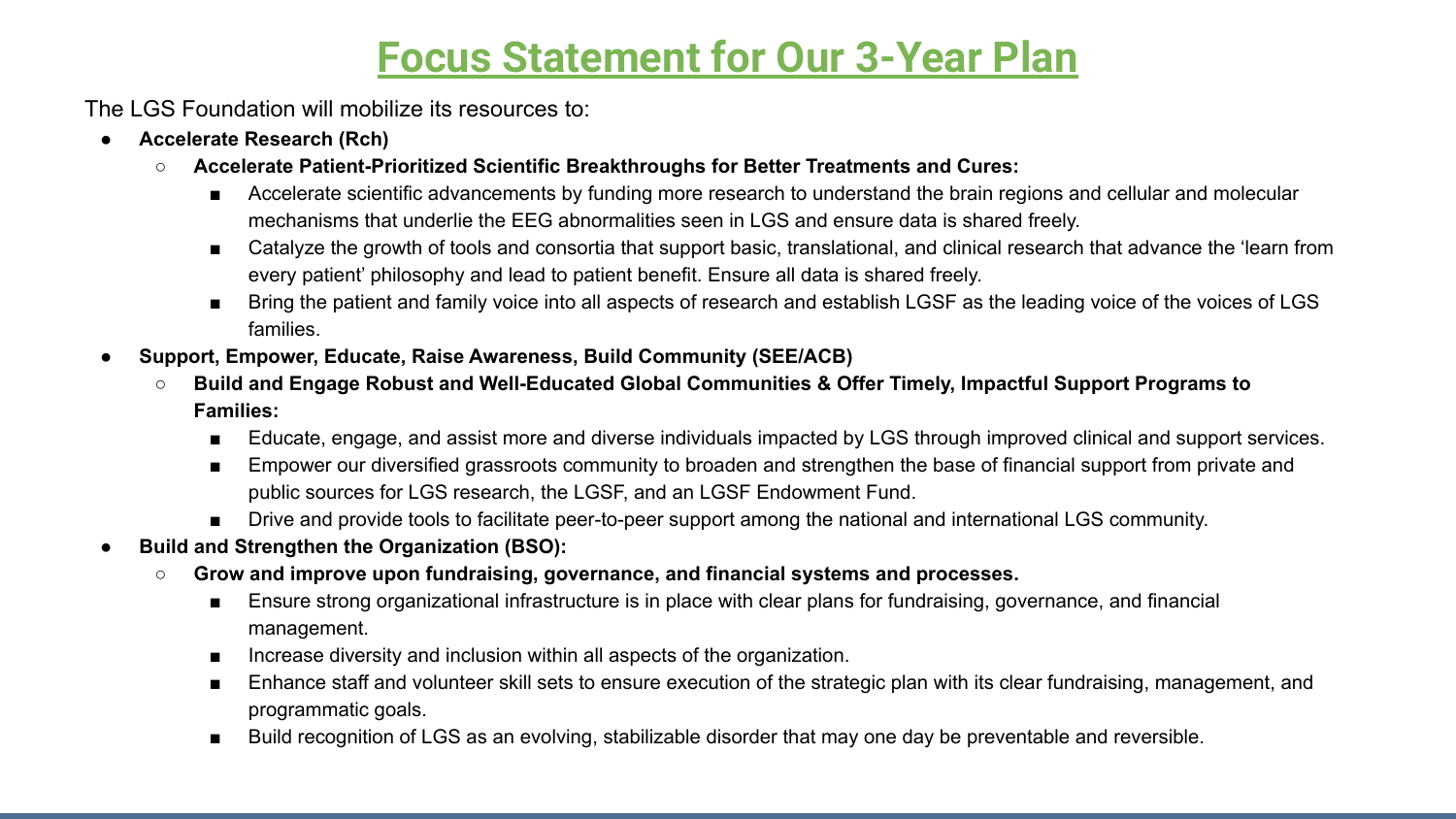#### **GOALS: 2021 - 2023**

| 2021                                                                                                                                                                                                                                                                                                                                                                                                                                                                                                                                                                                                                                                                                                                  | 2022                                                                                                                                                                                                                                                                                                                                                                                                                                                                                                                                                                                                                                                                                                                                                                                                                                                                              | 2023                                                                                                                                                                                                                                                                                                                                                                                                                                                                                                                                                                                                                                                           |
|-----------------------------------------------------------------------------------------------------------------------------------------------------------------------------------------------------------------------------------------------------------------------------------------------------------------------------------------------------------------------------------------------------------------------------------------------------------------------------------------------------------------------------------------------------------------------------------------------------------------------------------------------------------------------------------------------------------------------|-----------------------------------------------------------------------------------------------------------------------------------------------------------------------------------------------------------------------------------------------------------------------------------------------------------------------------------------------------------------------------------------------------------------------------------------------------------------------------------------------------------------------------------------------------------------------------------------------------------------------------------------------------------------------------------------------------------------------------------------------------------------------------------------------------------------------------------------------------------------------------------|----------------------------------------------------------------------------------------------------------------------------------------------------------------------------------------------------------------------------------------------------------------------------------------------------------------------------------------------------------------------------------------------------------------------------------------------------------------------------------------------------------------------------------------------------------------------------------------------------------------------------------------------------------------|
| <b>Theme: Research Year</b><br><b>Support, Empower, Educate</b><br>Create high-value educational content<br>for patient families.<br>Maintain, expand high-value<br>programs for patient families.<br>Engage patient families in LGSF<br>$\bullet$<br>programs and research/trials (e.g.<br>mountain, evolution, subway).<br>Expand global reach.<br><b>Raise Awareness, Build Community</b><br>Brand creation (FF, Family Voice<br>Matters, Every Family Matters, LGS is<br>tough, so are we).<br>Build new website, update materials.<br>Use proven comms strategies to<br>increase reach.<br>Grow and diversify patient and family<br>$\bullet$<br>community.<br>Sign-on to group legislative advocacy<br>efforts. | Theme: LGS Across the Lifespan & LGS<br>is Hard, X (e.g.) Finding Resources<br>Doesn't Need to Be (emphasis on Adults)<br><b>Support, Empower, Educate</b><br>Create specific, topical, high-value<br>content for patient families (Adults,<br>Resources, Survey for Needs).<br>Increase engagement of patient<br>$\bullet$<br>families in LGSF programs and<br>research/trials.<br>Provide patient navigation help<br>$\bullet$<br>(step-by-step, Adults).<br>Empower families to seek out the best<br>Care Plan.<br>Expand US and global reach targeting<br>$\bullet$<br>Ambassadors and MeetUps.<br><b>Raise Awareness, Build Community</b><br>Maximize reach with proven comms<br>$\bullet$<br>strategies.<br>Grow and diversify patient and family<br>$\bullet$<br>community.<br>Pilot LGSF group legislative advocacy<br>$\bullet$<br>effort based on ongoing partnerships. | Theme:<br><b>Support, Empower, Educate</b><br>Create, refresh, and curate high-value<br>$\bullet$<br>content for patient families.<br>Streamline engagement of patient<br>$\bullet$<br>families in LGSF programs and<br>research/trials.<br>Expand patient navigation help<br>$\bullet$<br>(step-by-step).<br>Empower families to advocate for and<br>$\bullet$<br>seek out the best Care Plan.<br><b>Raise Awareness</b><br>Maximize reach through refined<br>$\bullet$<br>comms strategies.<br>Grow and diversify patient and family<br>$\bullet$<br>community.<br>Expand LGSF group legislative<br>$\bullet$<br>advocacy effort maximizing<br>partnerships. |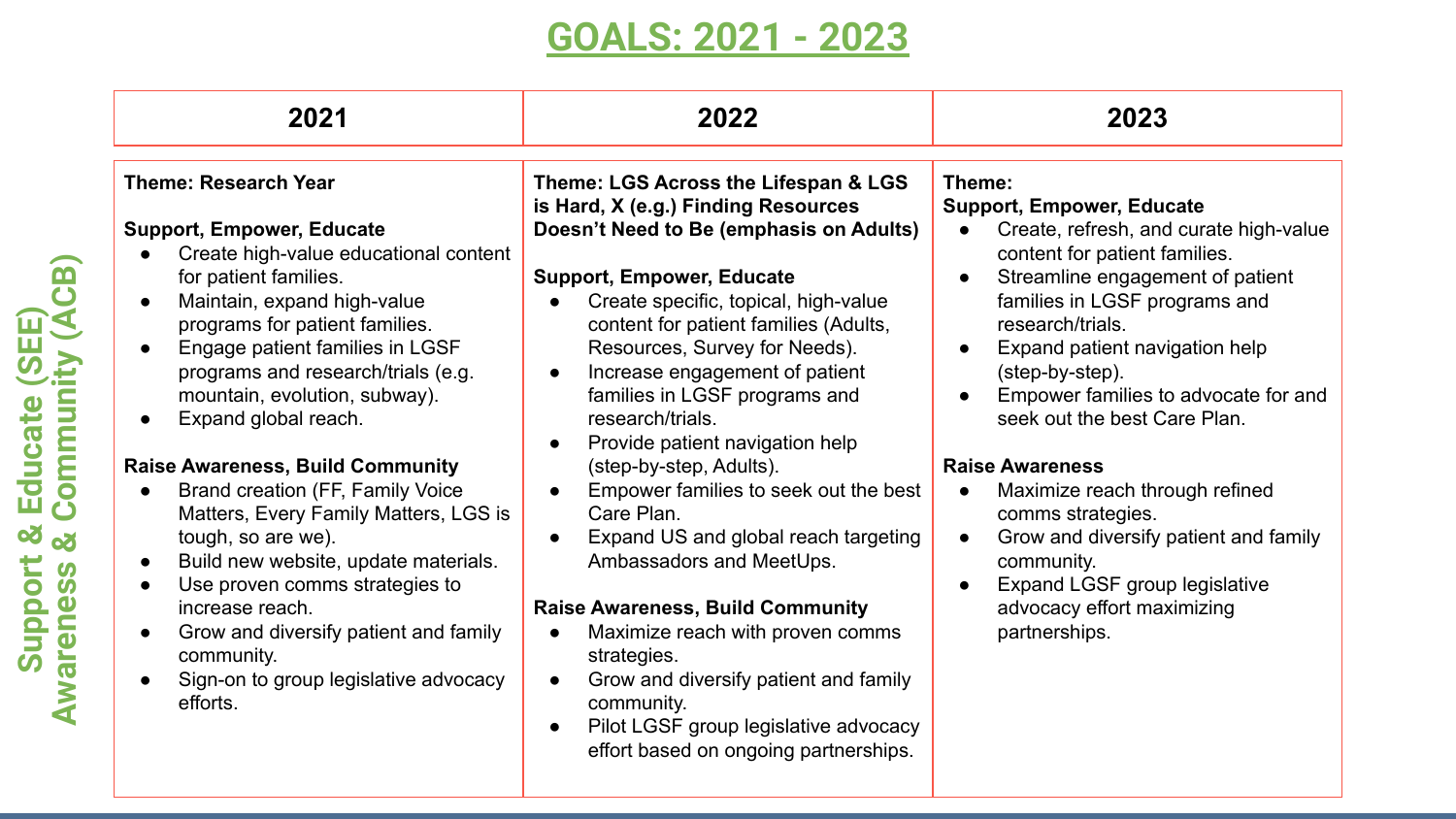#### **GOALS: 2021 - 2023**

| 2021                                                                                                                                                                                                                                                                                                                     | 2022                                                                                                                                                                                                                                                                                                                                     | 2023                                                                                                                                                                                                                                                                                                                                         |
|--------------------------------------------------------------------------------------------------------------------------------------------------------------------------------------------------------------------------------------------------------------------------------------------------------------------------|------------------------------------------------------------------------------------------------------------------------------------------------------------------------------------------------------------------------------------------------------------------------------------------------------------------------------------------|----------------------------------------------------------------------------------------------------------------------------------------------------------------------------------------------------------------------------------------------------------------------------------------------------------------------------------------------|
| <b>Accelerate Innovative Research</b><br>Fund a goal of up to \$100K in new<br>$\bullet$<br>research grants (30K/50K) focusing<br>on mechanisms of LGS.<br>Target new and young investigators.<br>$\bullet$<br>Grow our network of researchers.<br>$\bullet$<br><b>Consider 'Learn from Every Patient'</b><br>Platforms. | <b>Accelerate Patient-Driven Research</b><br>(Disease-Mod)<br>Fund a goal of up to \$125K in new<br>research grants (50K/75K) focusing<br>on mechanisms of LGS.<br>Target new and young investigators.<br>$\bullet$<br>Vet, select, and pilot a 'Learn from<br>$\bullet$<br>Every Patient' Platform.<br>Maximize use of research network | <b>Accelerate Patient-Driven Research</b><br>(Disease-Mod, Prevent)<br>Fund a goal of up to \$150K in new<br>$\bullet$<br>research grants (50K/75K) advancing<br>mechanistic understanding of LGS.<br>Target new and young investigators.<br>Fund 'Learn from Every Patient'<br>$\bullet$<br>Platform.<br>Streamline comms with our research |
| <b>Catalyze the Conversation</b><br>Host an international research<br>Meeting of the Minds (MoM) on how<br>to cure LGS. Use to guide grant<br>funding strategy.<br>Reorganize our PAB>MSAB.<br>$\bullet$<br>Host regular MoM Seminars to keep<br>$\bullet$<br>the scientific conversation going.<br><b>Free the Data</b> | and MSAB.<br><b>Catalyze the Conversation</b><br>Host regular MoM Seminars to keep<br>the scientific conversation going.<br>Include prevention.<br><b>Free the Data</b><br>Host AES Research Roundtable to<br>share results of LGSF supported                                                                                            | network.<br><b>Catalyze the Conversation</b><br>Host an international research<br>$\bullet$<br>Meeting of the Minds (MoM) on<br>finding the best treatments in LGS.<br>Use to guide grant funding strategy.<br>Host regular MoM Seminars to keep<br>the clinical conversation going.                                                         |
| Host AES Research Roundtable to<br>$\bullet$<br>share results of LGSF supported<br>work.                                                                                                                                                                                                                                 | work. Grow audience.<br>Having talks/posters at AES.<br>$\bullet$<br><b>Thought Leadership</b>                                                                                                                                                                                                                                           | <b>Free the Data</b><br>Host AES Research Roundtable to<br>$\bullet$<br>share results of LGSF supported<br>work. Grow audience. Talks/posters.                                                                                                                                                                                               |
| <b>Thought Leadership</b><br><b>Publish Voice of the Community</b><br>$\bullet$<br>Report.<br><b>Present at Conferences and</b><br>Meetings.                                                                                                                                                                             | <b>Publish MoM Results.</b><br>Become leading voice on patient<br>$\bullet$<br>unmet needs and value added.                                                                                                                                                                                                                              | <b>Thought Leadership</b><br>Publish.<br>$\bullet$<br>Build capacity for LGSF to be<br>champions and lead advocates.                                                                                                                                                                                                                         |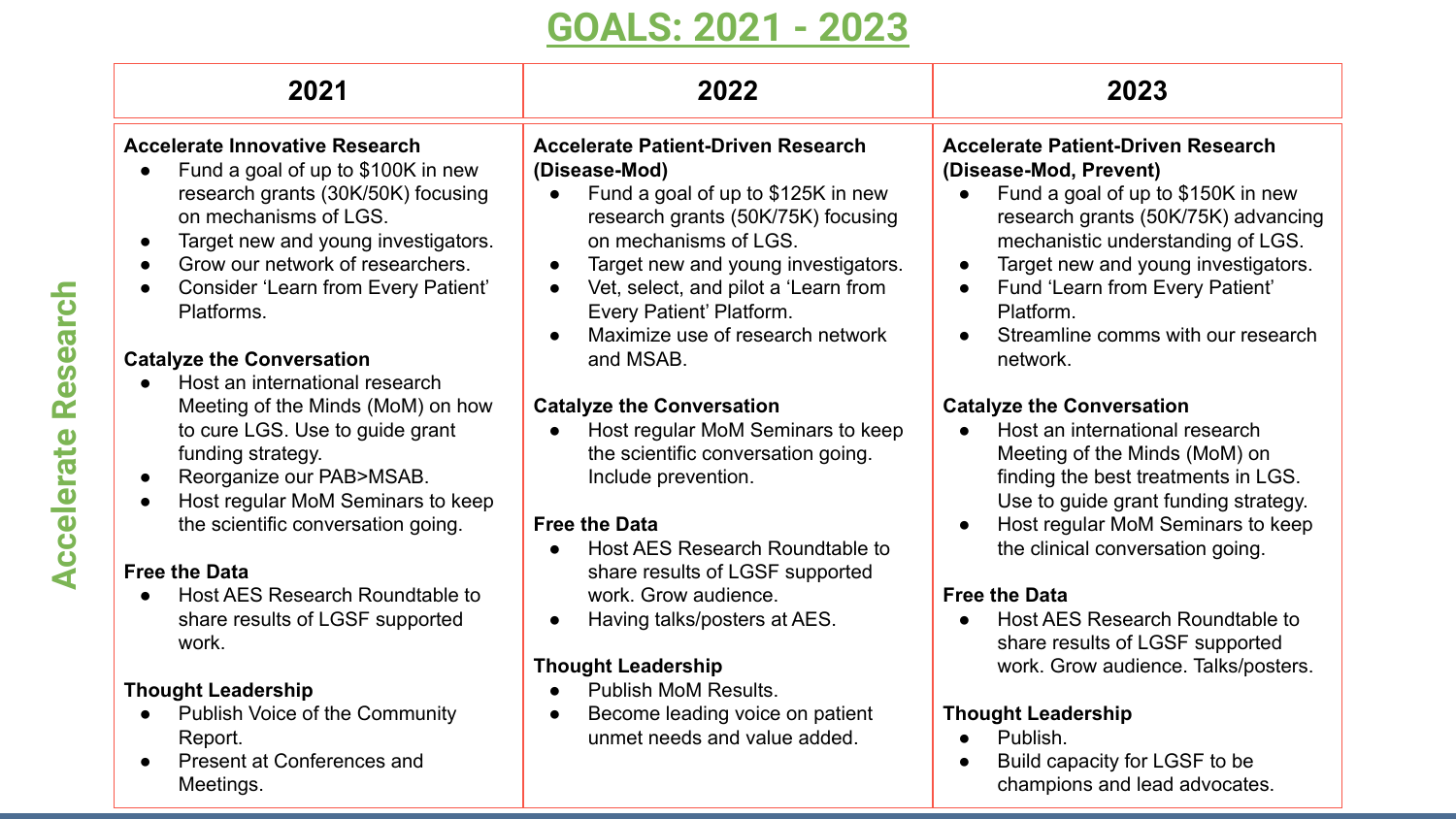#### **GOALS: 2021 - 2023**

| 2021                                                                                                                                                                                                                                                                                    | 2022                                                                                                                                                                                                                                                                                                                                           | 2023                                                                                                                                                                                                                                                                                                                                       |
|-----------------------------------------------------------------------------------------------------------------------------------------------------------------------------------------------------------------------------------------------------------------------------------------|------------------------------------------------------------------------------------------------------------------------------------------------------------------------------------------------------------------------------------------------------------------------------------------------------------------------------------------------|--------------------------------------------------------------------------------------------------------------------------------------------------------------------------------------------------------------------------------------------------------------------------------------------------------------------------------------------|
| <b>Fundraising and Development</b><br>Create formal fundraising plan.<br>Establish a fundraising base.<br>Implement a formal donor<br>$\bullet$<br>management plan.<br>Implement a formal sponsorship<br>$\bullet$<br>program.<br>Implement methods to communicate<br>impact to donors. | <b>Fundraising and Development</b><br>Implement formal fundraising plan.<br>Grow fundraising base.<br>$\bullet$<br>Enhance and staff a formal donor<br>$\bullet$<br>management plan.<br>Enhance formal sponsorship program.<br>$\bullet$<br>Maximize methods to communicate<br>$\bullet$<br>impact to donors.                                  | <b>Fundraising and Development</b><br>Implement formal fundraising plan.<br>$\bullet$<br>Grow fundraising base.<br>$\bullet$<br>Expand formal donor management<br>$\bullet$<br>plan.<br>Expand formal sponsorship program.<br>$\bullet$<br>Maximize reach of impact to donors<br>$\bullet$<br>comms.                                       |
| <b>Governance and Executive</b><br>Formalize board workings and bring<br>on 1-2 new board members.<br>Secure LGSF's internal operating<br>procedures.<br>Provide regular updates to<br>$\bullet$<br>committees and board.<br>Develop leaders and leadership.<br>Establish 3 year plan.  | <b>Governance and Executive</b><br>Enhance board workings and bring on<br>$\bullet$<br>1-2 new board members.<br>Maximize efficiency of LGSF's internal<br>$\bullet$<br>operating procedures.<br>Provide regular updates to all<br>$\bullet$<br>stakeholders.<br>Develop leaders and leadership circle.<br>$\bullet$<br>Implement 3 year plan. | <b>Governance and Executive</b><br>Enhance board workings and bring on<br>$\bullet$<br>1-2 new board members.<br>Maintain LGSF's efficient internal<br>$\bullet$<br>operating procedures.<br>Provide regular updates to all<br>$\bullet$<br>stakeholders.<br>Develop leaders and leadership circle.<br>$\bullet$<br>Implement 3 year plan. |
| <b>Finance</b><br>Develop a steady, diversified income<br>stream.<br>Determine an investment plan.<br>Determine financial efficiency.                                                                                                                                                   | <b>Finance</b><br>Maintain, grow a steady, diversified<br>$\bullet$<br>income stream.<br>Implement investment plan if possible.<br>$\bullet$<br>Maximize financial efficiency.<br>$\bullet$                                                                                                                                                    | <b>Finance</b><br>Maintain, grow a steady, diversified<br>$\bullet$<br>income stream.<br>Expand investment plan if<br>$\bullet$<br>implemented.<br>Maintain efficient financial system.<br>$\bullet$                                                                                                                                       |